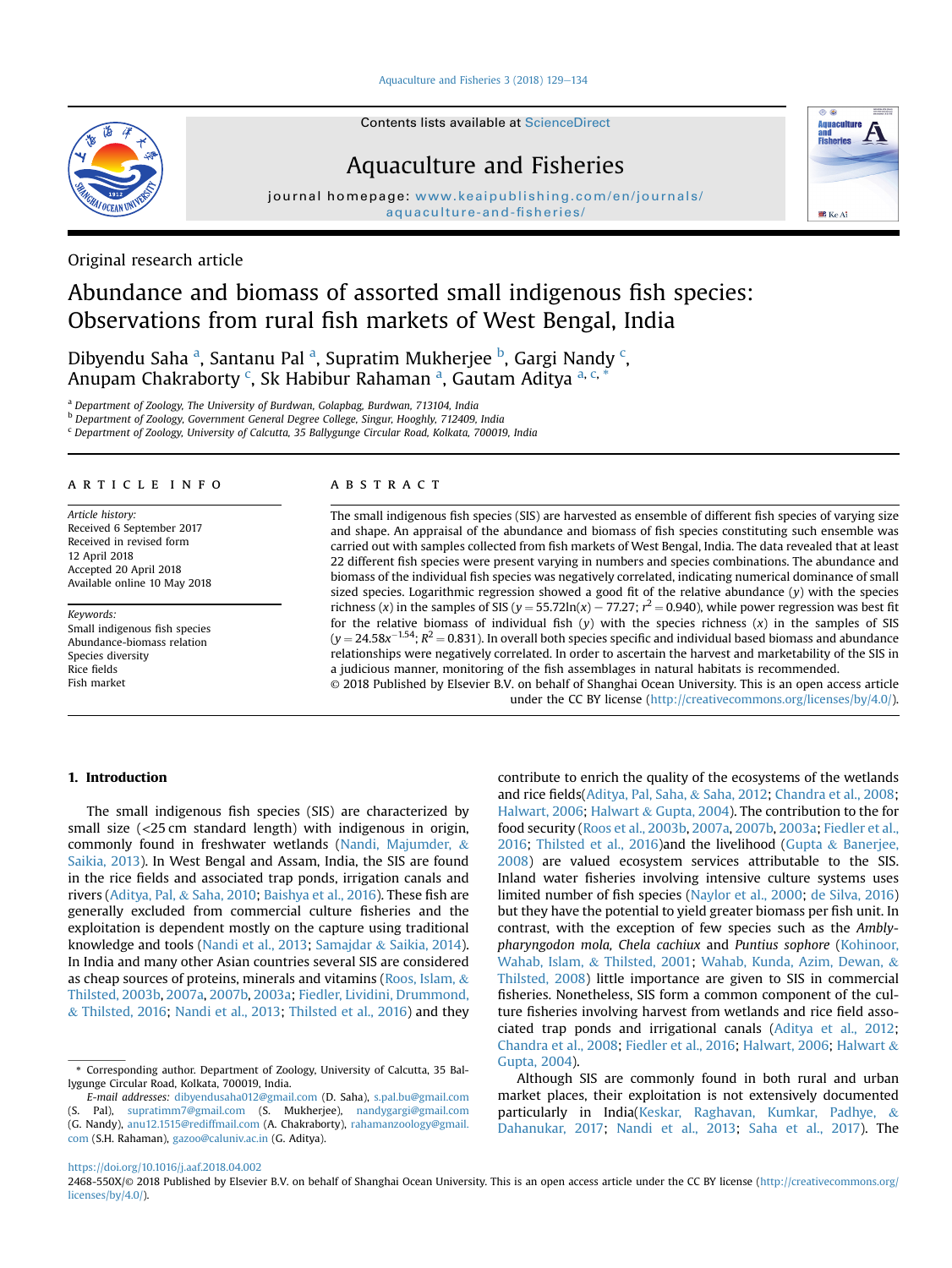<span id="page-1-0"></span>importance of gathering information about SIS can be associated to sustainability, such that these fish resources are exploited in a manageable way for the future generations. In India, empirical studies document that SIS are commonly found in rice fields and associated canals ([Aditya et al., 2010](#page-4-0)),rivers ([Baishya et al., 2016\)](#page-4-0), with possible utility in rice-fish culture ([Baruah, Bhagowatp,](#page-4-0) & [Talikdar, 2000\)](#page-4-0). Similar information on the fish species associated with the rice fields are known from other Asian countries such as China [\(Li, 1988;](#page-5-0) [Lu](#page-5-0) & [Li, 2006](#page-5-0)), Thailand ([Little, Surintaraseree,](#page-5-0) & [Innes-Taylor, 1996](#page-5-0)), Vietnam [\(Berg, 2002](#page-4-0); [Berg, Berg,](#page-4-0) & [Nguyen,](#page-4-0) [2012](#page-4-0)) Cambodia ([Gregory, 1997;](#page-4-0) [Hortle, Troeung,](#page-4-0) & [Lieng, 2008\)](#page-4-0) and Bangladesh ([Dey et al., 2005](#page-4-0); [Wahab et al., 2008](#page-5-0)). Rice fields and associated habitats including trap ponds and irrigation canals are enriched with valuable animal food resources including fish, prawns, crabs and snails ([Halwart, 2006;](#page-4-0) [Nurhasan et al., 2010\)](#page-5-0). Natural colonization and establishment of taxonomically diverse fish species is the basis for promoting rice fish cultures which may be considered a sustainable source of secure food production andprotein supplement [\(Dey et al., 2008;](#page-4-0) [Halwart](#page-4-0) & [Gupta, 2004\)](#page-4-0). The link between river, canals and trap ponds of the rice agroecosystem facilitate fish colonization and the production of diverse SIS. Consequently, the harvested fish species are diverse in taxonomic composition and sizes, and are sold as an assortment of multiple species ([Saha et al., 2017\)](#page-5-0).

As an extension to the recent findings ([Fiedler et al., 2016](#page-4-0); [Saha](#page-5-0) [et al., 2017;](#page-5-0) [Thilsted et al., 2016\)](#page-5-0), the biomass-abundance relationship of the SIS available in the fish market may enable justifying the heterogeneity of the harvested fish species [\(Saha et al., 2017\)](#page-5-0). Thus the objective of the present study was to highlight the extent of variations in the relative abundance and the biomass of the SIS in the assorted samples sold in the markets. The results of the present study will provide the necessary information for sustainable exploitation of resources and selection of the most appropriate fish species for rice-fish culture ([Kohinoor et al., 2001](#page-5-0); [Kunda et al.,](#page-5-0) [2008](#page-5-0)). Assessment of species specific abundance and biomass will provide an overview of the population structure that exists in the natural water bodies. The present information will also justify the dependence on the capture fisheries ([Thilsted et al., 2016](#page-5-0)) and the role of SIS in food security and livelihood ([Roos et al., 2003b,](#page-5-0) [2007a](#page-5-0), [2007b](#page-5-0), [2003a](#page-5-0)) in Asian countries including India.

## 2. Materials and methods

In order to characterize the abundance and biomass of the small indigenous fish species (SIS) as food resource, a survey and collections were performed in the fish markets of Burdwan, Birbhum and Howrah districts of West Bengal, India. The study on the SIS availability was carried out between 2009 and 2016 ([Saha et al.,](#page-5-0) [2017\)](#page-5-0) and 86 samples were used to assess the abundancebiomass relationship of the representative fish species. The vendors of the fish market sold the SIS in assortments of multiple species, mostly captured in combinations of multiple species using indigenous fishing gears such as ghuni ([Samajdar](#page-5-0) & [Saikia, 2014\)](#page-5-0) and mugri [\(Manna](#page-5-0) & [Bhattacharjya, 2009](#page-5-0))from the rice fields, trap ponds and irrigation canals. The SIS samples originating directly from the rivers of the concerned geographical areas (River Ajay, River Damodar) were excluded either due to the assortment being made separately from different collections, or the harvested fish were sold as individual species. No samples were considered from the vendors selling SIS as segregated units of single species. A sample of 200 g of assorted multiple fish species were purchased from the local vendors and brought to the laboratory for assessment of biomass and relative abundance. In the laboratory, each sample was segregated on the basis of the constituent species

Table 1

Relative abundance  $(n_i)$  and body weight (BW, in gm) of the small indigenous fish species (SIS) sold in assorted form in the fish markets of West Bengal, India. Data of 86 different samples of 200gm each were used for the analysis. A - acronym for the species name used.

| No.                            | Fish name                                    | A           | $n_i$             | <b>BW</b>       |
|--------------------------------|----------------------------------------------|-------------|-------------------|-----------------|
| <b>Family- Cyprinidae</b>      |                                              |             |                   |                 |
|                                | Puntius sophore (Hamilton, 1822)             | <b>PSO</b>  | $23.51 \pm 1.64$  | $2.36 \pm 0.13$ |
| 2                              | Puntius terio (Hamilton, 1822)               | <b>PTE</b>  | $8.27 \pm 1.61$   | $1.39 \pm 0.08$ |
| 3                              | Pethia ticto (Hamilton, 1822)                | PTI         | $8.72 \pm .99$    | $1.64 \pm 0.12$ |
| 4                              | Pethia phutunio (Hamilton, 1822)             | <b>PPH</b>  | $10.75 \pm 1.88$  | $1.51 \pm 0.07$ |
| 5                              | Amblypharyngodon mola (Hamilton, 1822)       | AMO         | $69.51 \pm 4.05$  | $1.61 \pm 0.08$ |
| 6                              | Esomus danrica (Hamilton, 1822)              | <b>EDA</b>  | $40.59 \pm 7.34$  | $1.27 \pm 0.06$ |
| 7                              | Laubuka fasciata (Silas, 1958)               | <b>LFA</b>  | $18.00 \pm 2.74$  | $1.38 \pm 0.05$ |
| 8                              | Laubuka laubuca (Hamilton, 1822)             | <b>LLA</b>  | $10.69 \pm 2.16$  | $1.33 \pm 0.02$ |
| <b>Family-Aplocheilidae</b>    |                                              |             |                   |                 |
| q                              | Aplocheilus panchax (Hamilton, 1822)         | <b>APA</b>  | $7.33 \pm 2.01$   | $1.52 \pm 0.14$ |
| <b>Family-Ambassidae</b>       |                                              |             |                   |                 |
| 10                             | Chanda nama Hamilton, 1822                   | <b>CNAM</b> | $47.61 \pm 3.63$  | $1.32 \pm 0.13$ |
| 11                             | Parambassis ranga (Hamilton, 1822)           | <b>PRA</b>  | $45.02 \pm 6.04$  | $1.07 \pm 0.1$  |
| <b>Family- Osphronemidae</b>   |                                              |             |                   |                 |
| 12                             | Trichogaster fasciata Bloch & Schneider 1801 | <b>TFA</b>  | $17.47 \pm 6.85$  | $1.31 \pm 0.07$ |
| 13                             | Trichogaster lalius (Hamilton, 1822)         | <b>TLA</b>  | $13.50 \pm 4.06$  | $1.55 \pm 0.08$ |
| <b>Family-Bagridae</b>         |                                              |             |                   |                 |
| 14                             | Mystus vittatus (Bloch, 1794)                | <b>MVI</b>  | $61.76 \pm 11.95$ | $4.03 \pm 0.32$ |
| 15                             | Mystus tengara (Hamilton, 1822)              | <b>MTE</b>  | $25.45 \pm 5.67$  | $3.76 \pm 0.90$ |
| <b>Family- Mastacembelidae</b> |                                              |             |                   |                 |
| 16                             | Macrognathus pancalus Hamilton 1822          | <b>MPA</b>  | $11.50 \pm 9.50$  | $6.85 \pm 0.75$ |
| 17                             | Macrognathus aculeatus (Bloch, 1786)         | MAC         | $22.50 \pm 5.50$  | $7.28 \pm 1.07$ |
| <b>Family- Gobiidae</b>        |                                              |             |                   |                 |
| 18                             | Glossogobius giuris (Hamilton, 1822)         | GGI         | $10.03 \pm 1.91$  | $2.13 \pm 0.42$ |
| <b>Family- Cobitidae</b>       |                                              |             |                   |                 |
| 19                             | Lepidocephalichthysguntea (Hamilton, 1822)   | LGU         | $12.11 \pm 4.65$  | $2.14 \pm 0.32$ |
| <b>Family-Badidae</b>          |                                              |             |                   |                 |
| 20                             | Badis badis (Hamilton, 1822)                 | <b>BBA</b>  | $3.00 \pm 1.00$   | $0.81 \pm 0.50$ |
| <b>Family- Channidae</b>       |                                              |             |                   |                 |
| 21                             | Channa punctata (Bloch, 1793)                | <b>CPU</b>  | $3.33 \pm 1.09$   | $4.08 \pm 0.72$ |
| 22                             | Channa striata (Bloch, 1793)                 | <b>CST</b>  | $13.67 \pm 3.38$  | $6.22 \pm 1.92$ |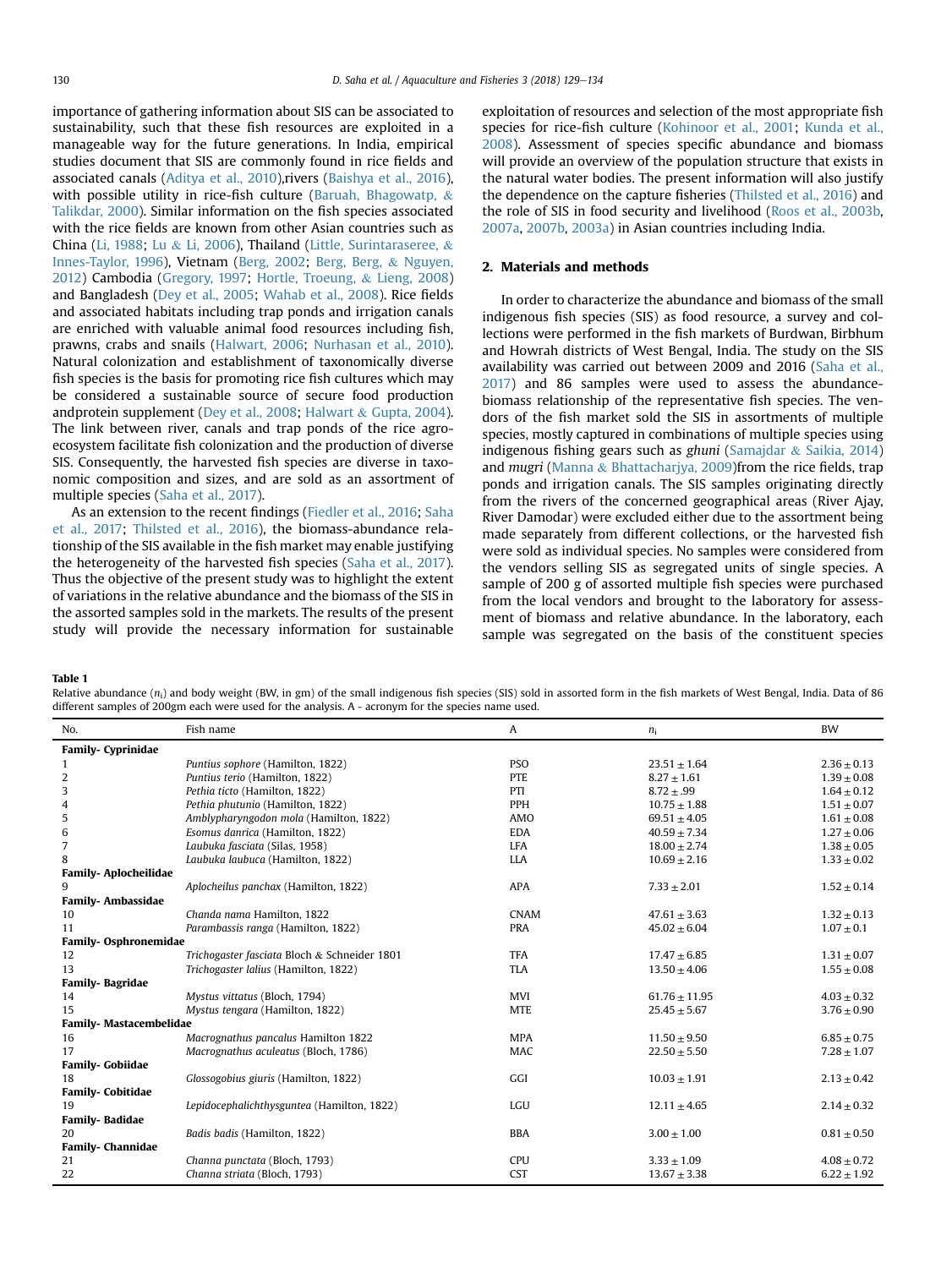<span id="page-2-0"></span>([Jayaram, 2010](#page-5-0); [Khanna](#page-5-0) & [Singh, 2003](#page-5-0); [Talwar](#page-5-0) & [Jhingran, 1991\)](#page-5-0) species composition and the relative numbers per species were recorded. Here, the term relative abundance  $(n_i)$  was meant to represent the number of individuals of the ith species per sample(200 g). For each sample, the individual of a particular fish species was weighed to the nearest 0.01 g in a pan balance (Citizen®, India) and the data were recorded for further analysis. For all samples, the selling price (in Indian Rupee, Rs.), species richness, relative abundance and total abundance were recorded. A Pearson's correlation coefficient  $(r)$  analysis was used to compare the relative number and biomass against species richness in the samples  $(n = 86)$ . The relation between the relative abundance and biomass of the SIS was represented by regression analysis. The best fit model of the regression equation was selected on the basis of the coefficient of determination value ( $R^2$ ) and the regression equations were framed both on a species specific manner as well as individual within a sample [\(Zar, 1999\)](#page-5-0)using the XLSTAT software [\(Addinsoft,](#page-4-0) [2010\)](#page-4-0).

## 3. Results

The survey carried out on the fish markets revealed that SIS were commonly sold by  $3-4$  people, mostly women vendors. A total of 27 fish species were observed of which 22 were within the



Fig. 1. (a)The biomass and abundance of the different small indigenous fish species observed in samples from selected fish markets of West Bengal, India. Data of 86 assorted samples of 200 g each were considered. The mean values of the abundance and biomass are shown as dashed lines (REF). (b) The species richness of the SIS as explanatory variable against the relative abundance and biomass as observed in the samples concerned.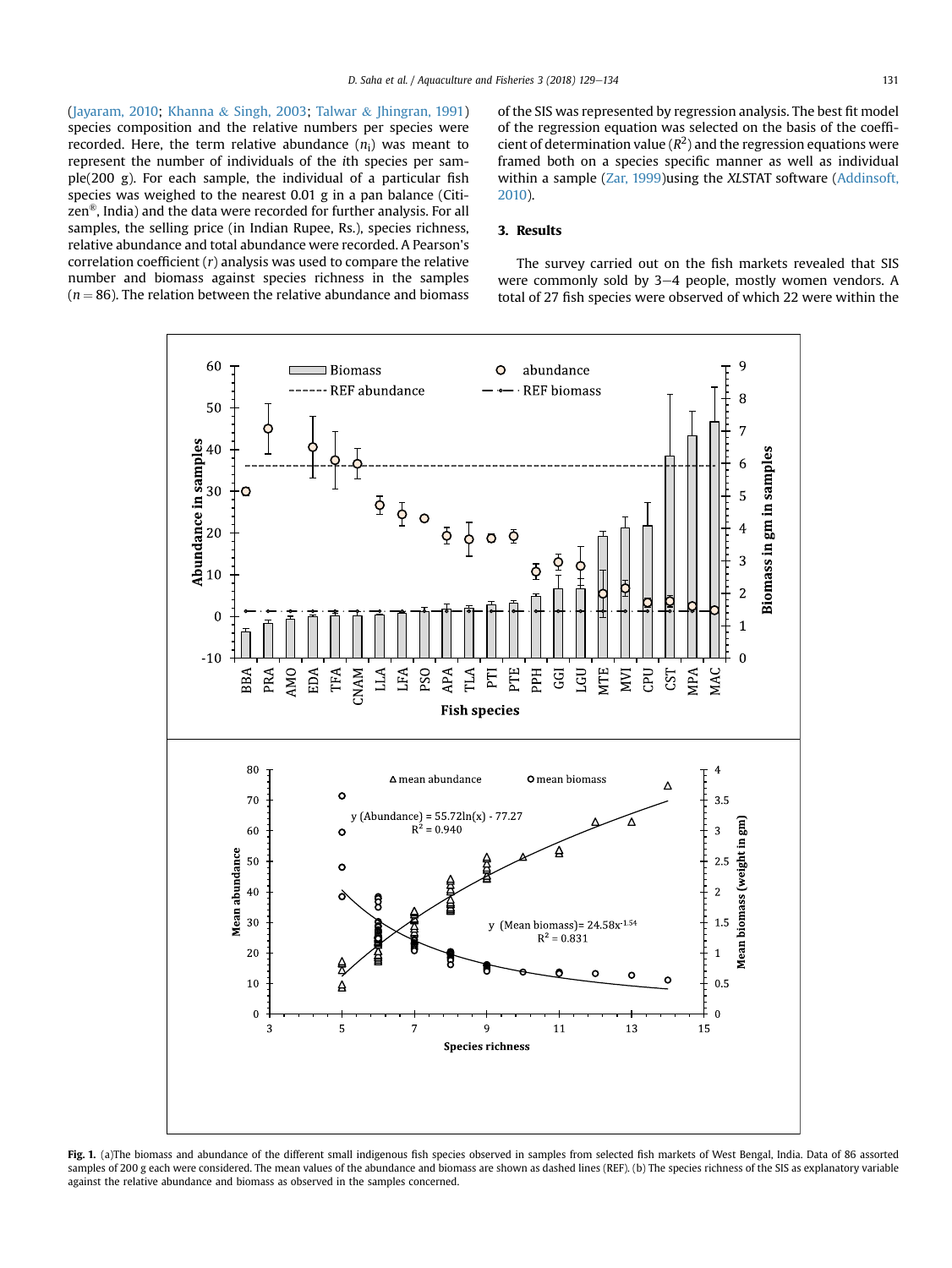SIS category. Juveniles of magur, Clarias magur (Hamilton, 1822) (Siluriformes: Clariidae) and Asian stinging cat fish, Heteropneustes fossilis (Bloch, 1794) (Siluriformes: Heteropneustidae), Asiatic knife fish, Notopterus notopterus (Pallas, 1769) (Osteoglossiformes: Notopteridae) bata, Labeo bata (Hamilton, 1822) (Cypriniformes: Cyprinidae) and climbing perch, Anabas testudineus (Bloch, 1792) (Perciformes: Anabantidae) were observed in less than three samples. Among the SIS, darikana (Esomus danrica), glassy perchlet (Chanda nama), glassy fish (Parambassis ranga) and banded gourami (Trichogaster fasciata) were numerically dominant while snake head murrel (Channa striata), lesser spiny eel (Macrognathus aculeatus) and barred spiny eel (Macrognathus pancalus) were dominant in terms of individual biomass. At least five fish species were (spot fin swamp barb, Puntius sophore; mola carplet, Amblypharyngodon mola, C. nama; P. ranga and stripped dwarf catfish, Mystus vittatus) sold as both separate and single species.

The data of 22 species were considered for the biomassabundance relationship, which were consistently present in all samples. On an average 229 (range 70–300; mean  $229 \pm 8.4$  SE) individuals of 7.39 different species (5-14;  $7.39 \pm 0.19$  SE) were present in a sample of 200 g of assorted SIS that were sold at the rate of Indian Rupee, Rs.110.11  $\pm$  1.4/kg (range Rs. 80 to Rs.130/kg). Considerable variations in the abundance and biomass composition of fish species were observed  $(Table 1)$  $(Table 1)$  [\(Fig. 1](#page-2-0)). The relative numbers and relative biomass of the fish species were opposite related when plotted against the species richness in the assorted samples ([Fig. 1b](#page-2-0)). The species richness in the samples were positively correlated with the relative number of individuals ( $r = +0.962$ ;  $df = 84$ ;  $P < 0.001$ ) but negatively correlated with the relative biomass of individual fish ( $r = -0.716$ ; df = 84;  $P < 0.001$ ). Thus in samples with increased species richness, the individual biomass were low, while the relative abundance of the species was high.

The relative abundance of fish species per sample of assorted SIS was a decreasing function of the biomass for both species-specific and based observations (Fig. 2). On the whole, SIS samples were considerably diverse in terms of species composition, relative biomass and relative abundance.

#### 4. Discussion

The small indigenous fish species (SIS) are common to abundant in varied type of freshwater wetlands and rivers in the Indian subcontinent. Although diverse in terms of taxonomic, shape and size, the SIS are rarely included in traditional aquaculture with the exception offew species. Despite being least considered for the traditional culture fisheries, the SIS play animportant role in food security and livelihood in India, Bangladesh, Vietnam, Laos and many other Asian countries ([Belton](#page-4-0) & [Thilsted, 2014](#page-4-0); [Berg et al.,](#page-4-0) [2012](#page-4-0); [Dey et al., 2008;](#page-4-0) [Nurhasan et al., 2010\)](#page-5-0). Apart from the protein value and the vitamin and mineral content of several SIS qualify them as valued food resources [\(Roos et al., 2003b,](#page-5-0) [2007a,](#page-5-0) [2007b,](#page-5-0) [2003a](#page-5-0); [Thilsted et al., 2016](#page-5-0)). Availability of the SIS at the



Fig. 2. The relation between abundance and biomass of the small indigenous fish species in the samples collected from fish markets of West Bengal, India. ( $n = 86$  samples of 200 g of assorted fish species). (a) Species based e the mean value of the abundance and biomass were used as input data. (b) Individual based e the mean value of abundance and biomass of the assorted fish species.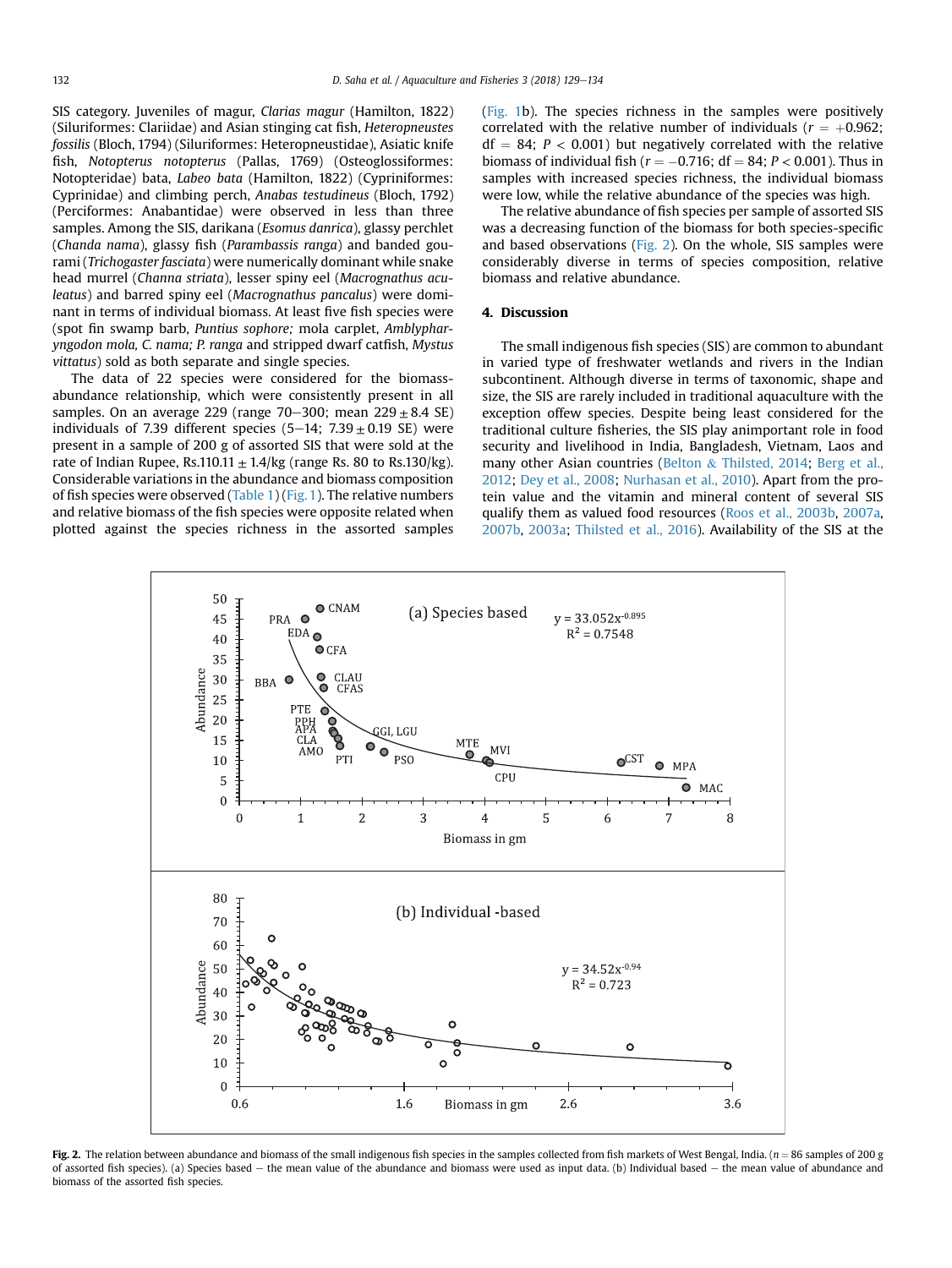<span id="page-4-0"></span>local scale is considered as a beneficial factor, particularly for the rural poor regions, where the dietary protein, vitamin and mineral requirements are acquired through the consumption of SIS.

Although a wide variety of animals are associated with the rice field ecosystem, including snails, crustaceans, amphibians and other fish species (Halwart, 2006; [Nurhasan et al., 2010\)](#page-5-0), the SIS are comparatively rich in terms of nutrient quality ([Roos et al., 2003b,](#page-5-0) [2007a,](#page-5-0) [2007b,](#page-5-0) [2003a](#page-5-0)) and high in diversity and abundance (Aditya et al., 2010; Baishya et al., 2016). The observations of the present study substantiates that a diverse variety of SIS are sold in the fish markets following harvest from the local rice field and associated ecosystems. The species richness observed in the assorted samples complies with the observations on the diversity of the SIS reported from the rice fields and associated canals and rivers of West Bengal (Aditya et al., 2010) and Assam (Baishya et al., 2016). The relative abundance and biomass relationship of the constituent species were opposite related with the species richness. Thus an assortment of the SIS was observed to be either species rich with low biomass of each individual or species low with relatively high biomass of species individual. As shown in [Fig. 1b](#page-2-0), a sample of 200gm of assorted SIS comprised of a relatively higher abundance of individuals with low biomass and high species richness or relative low abundance of individuals with high biomass. Few species such as A. mola, C. nama, P. ranga, P. sophore, E. danrica and M. vittatus, featured by low biomass constituted the bulk of the samples purchased from the fish markets. The relative abundance of these species is in parity with the observation made from the rice fields and associated trap ponds in the concerned area (Aditya et al., 2010). Generally traditional fishing gears are employed to harvest SIS from rice fields and allied trap ponds. Owing to the structural features of the gears (for figures see, [Manna](#page-5-0) & [Bhattacharjya, 2009,](#page-5-0) [Samajdar](#page-5-0) & [Saikia, 2014\)](#page-5-0), fish with smaller biomass are more prone to such traps than higher biomass fish, resulting in the species size and composition as observed in the samples of the assorted SIS sold in the market. The species composition, biomass and abundance features of the SIS in the present study were similar to the observations obtainedfrom the river Brahmaputra in India (Baishya et al., 2016)2, as well as from Mathabhanga river (Hossain et al., 2006) and Padma river (Hossain, 2010) in Bangladesh. Perhaps the links between the rivers, irrigation canals and the rice fields provide a continuity of the freshwater habitats facilitating movements of fish species across varied landscape space. Fish species specific choice for the habitats (canals, rivers or rice fields) may contribute to the differences in the encounter rate and capture in the three different systems. Monitoring of the three habitats for the small indigenous fish species composition can further substantiate the metapopulation characteristics of the fish species considered in the present study. Nonetheless, the present study provides a primary description of the variations in the biomass and abundance of the SIS in the rural fish markets of West Bengal, India.

The diverse ecosystem services attributable to the SIS qualify them as a valuable aquatic living resources requiring sustainable exploitation. Owing to the abundance and food value of SIS, continued exploitation is essential, particularly at local scale. Strategies to augment the abundance of the SIS through polyculture ([Kohinoor et al., 2001](#page-5-0)) or rice fish culture ([Kunda et al., 2008;](#page-5-0) [Wahab et al., 2008](#page-5-0)) can be a feasible alternative to sustain the demand at the local scale of the concerned geographical areas. Apart from the role in food security, various species of SIS are in high demand in ornamental fish trade ([Raghavan, Dahanukar,](#page-5-0) [Tlusty, Rhyne,](#page-5-0) & [Kumar, 2013\)](#page-5-0) and in the biological control of mosquitoes (Aditya et al., 2012). Incorporation of SIS in rice fish culture (Berg, 2002; Berg et al., 2012; [Nhan et al., 2007](#page-5-0); [Rothuis,](#page-5-0) [Nhan, Richter,](#page-5-0) & [Ollevier, 1998](#page-5-0)) will enhance the population and ensure the sustenance of the ecosystem. However, further studies

on the regional scale variations in species composition and the relative exploitation rate is essential to frame the strategies to enhance SIS population in India.

#### Acknowledgement

We thank the two anonymous reviewers for their comments that facilitated enhancement of the manuscript to its present form. The Editor-in-Chief and the Language Editor are being acknowledged for their valuable inputs in improving the language quality of the manuscript. The authors are grateful to the respective Heads, Department of Zoology, The University of Burdwan, Burdwan, and University of Calcutta, Kolkata for the facilities provided in carrying out the work including DST-FIST, Government of India, DRS-SAP, UGC, Government of India, and UGC-UPE II (University of Calcutta). SM acknowledges the Principal, Government General College, Singur, Hooghly, India, for the facilities provided in carrying out part of the research work.

#### References

- Addinsoft, S. A. R. L. (2010). XLSTAT software[. Paris, France: Addinsoft version 9.0.](http://refhub.elsevier.com/S2468-550X(17)30163-6/sref1) .
- Aditya, G., Pal, S., & Saha, G. K. (2010). An assessment of fish species assemblages in rice fields in West Bengal, India: Implications for management. Journal of Applied Ichthyology, 26, 535-539. [https://doi.org/10.1111/j.1439-0426.2010.](https://doi.org/10.1111/j.1439-0426.2010.01460.x) [01460.x](https://doi.org/10.1111/j.1439-0426.2010.01460.x).
- [Aditya, G., Pal, S., Saha, N., & Saha, G. K. \(2012\). Ef](http://refhub.elsevier.com/S2468-550X(17)30163-6/sref3)ficacy of indigenous larvivorous fishes against Culex quinquefasciatus [in the presence of alternative prey: Im-](http://refhub.elsevier.com/S2468-550X(17)30163-6/sref3)plications for biological control. [Journal of Vector Borne Diseases, 49](http://refhub.elsevier.com/S2468-550X(17)30163-6/sref3), 217-[225](http://refhub.elsevier.com/S2468-550X(17)30163-6/sref3).
- [Baishya, R. A., Basumatary, S., Kalita, H. K., Talukdar, B., Dutta, A., & Sarma, D. \(2016\).](http://refhub.elsevier.com/S2468-550X(17)30163-6/sref4) [Present status and diversity of small indigenous](http://refhub.elsevier.com/S2468-550X(17)30163-6/sref4) fish species (SIS) in the upper [reaches of river Brahmaputra, in Assam, north-eastern India.](http://refhub.elsevier.com/S2468-550X(17)30163-6/sref4) Indian Journal of Fisheries,  $63(1)$ ,  $1-7$ .
- [Baruah, U. K., Bhagowatp, A. K., & Talikdar, R. K. \(2000\). Prospects of](http://refhub.elsevier.com/S2468-550X(17)30163-6/sref5) fish farming in ricefields in Assam. Indian Journal of Fisheries,  $47(2)$ ,  $149-153$ .
- Belton, B., & Thilsted, S. H. (2014). Fisheries in transition: Food and nutrition security implications in the global south. Global Food Security, 3, 59–66. [https://](https://doi.org/10.1016/j.gfs.2013.10.001) [doi.org/10.1016/j.gfs.2013.10.001.](https://doi.org/10.1016/j.gfs.2013.10.001)
- Berg, H. (2002). Rice monoculture and integrated rice-fish farming in the Mekong delta, Vietnam - economic and ecological considerations. Ecological Economics, 41, 95-107. [https://doi.org/10.1016/S0921-8009\(02\)00027-7.](https://doi.org/10.1016/S0921-8009(02)00027-7)
- Berg, H., Berg, C., & Nguyen, T. T. (2012). Integrated rice-fish farming: Safeguarding biodiversity and ecosystem services for sustainable food production in the mekong delta. Journal of Sustainable Agriculture, 36, 859-872. [https://doi.org/](https://doi.org/10.1080/10440046.2012.712090) [10.1080/10440046.2012.712090](https://doi.org/10.1080/10440046.2012.712090).
- [Chandra, G., Bhattacharjee, I., Chatterjee, S. N., & Ghosh, A. \(2008\). Mosquito control](http://refhub.elsevier.com/S2468-550X(17)30163-6/sref9) by larvivorous fish. [Indian Journal of Medical Research, 127](http://refhub.elsevier.com/S2468-550X(17)30163-6/sref9), 13-[27.](http://refhub.elsevier.com/S2468-550X(17)30163-6/sref9)
- Dey, M. M., Prein, M., Haque, A. B. M. M., Sultana, P., Dan, N. C., & Hao, N. V. (2005). Economic feasibility of community-based fish culture in seasonally flooded rice fields in Bangladesh and Vietnam. Aquaculture Economics and Management, 9, 65e88. [https://doi.org/10.1080/13657300590961591.](https://doi.org/10.1080/13657300590961591)
- Dey, M. M., Yolanda, T., Garcia, Y. T., Kumar, P., Piumsombun, S., Haque, M. S., et al. (2008). Demand for fish in asia: A cross-country analysis. The Australian Journal of Agricultural and Resource Economics, 52, 321-338. [https://doi.org/10.1111/](https://doi.org/10.1111/j.1467-8489.2008.00418.x) [j.1467-8489.2008.00418.x](https://doi.org/10.1111/j.1467-8489.2008.00418.x).
- Fiedler, J. L., Lividini, K., Drummond, E., & Thilsted, S. H. (2016). Strengthening the contribution of aquaculture to food and nutrition security: The potential of a vitamin A-rich, small fish in Bangladesh. Aquaculture, 452, 291-304. [https://](https://doi.org/10.1016/j.aquaculture.2015.11.004) [doi.org/10.1016/j.aquaculture.2015.11.004.](https://doi.org/10.1016/j.aquaculture.2015.11.004)
- Gregory, R. (1997). Rice fi[sheries handbook. Cambodia-IRRI-Australia Project,](http://refhub.elsevier.com/S2468-550X(17)30163-6/sref13) [Cambodia](http://refhub.elsevier.com/S2468-550X(17)30163-6/sref13).
- [Gupta, S., & Banerjee, S. \(2008\). Survey on the indigenous ornamental](http://refhub.elsevier.com/S2468-550X(17)30163-6/sref14) fish species in Kolkata markets. [Proceedings of the Zoological Society, 61](http://refhub.elsevier.com/S2468-550X(17)30163-6/sref14), 33-[38.](http://refhub.elsevier.com/S2468-550X(17)30163-6/sref14)
- Halwart, M. (2006). Biodiversity and nutrition in rice-based aquatic ecosystems. Journal of Food Composition and Analysis, 19, 747-751. [https://doi.org/10.1016/](https://doi.org/10.1016/j.jfca.2006.03.012) [j.jfca.2006.03.012](https://doi.org/10.1016/j.jfca.2006.03.012).
- [Halwart, M., & Gupta, M. V. \(2004\).](http://refhub.elsevier.com/S2468-550X(17)30163-6/sref16) Culture of fish in rice fields. Penang, Malaysia: [FAO and the World Fish Center.](http://refhub.elsevier.com/S2468-550X(17)30163-6/sref16)
- [Hortle, K. G., Troeung, R., & Lieng, S. \(2008\).](http://refhub.elsevier.com/S2468-550X(17)30163-6/sref17) Yield and value of the wild fishery of rice fi[elds in battambang province, near the tonle sap lake, Cambodia. MRC technical](http://refhub.elsevier.com/S2468-550X(17)30163-6/sref17) paper No.18[. Vientiane: Mekong River Commission](http://refhub.elsevier.com/S2468-550X(17)30163-6/sref17).
- Hossain, M. Y. (2010). Morphometric relationships of length-weight and lengthlength of four cyprinid small indigenous fish species from the Padma River (NW Bangladesh). Turkish Journal of Fisheries and Aquatic Sciences, 10, 131-134. [https://doi.org/10.4194/trjfas.2010.0118.](https://doi.org/10.4194/trjfas.2010.0118)
- Hossain, M. Y., Ahmed, Z. F., Leunda, P. M., Jasmine, S., Oscoz, J., Miranda, R., et al. (2006). Condition, length-weight and length-length relationships of the asian striped catfish Mystus vittatus (bloch, 1794) (Siluriformes: Bagridae) in the